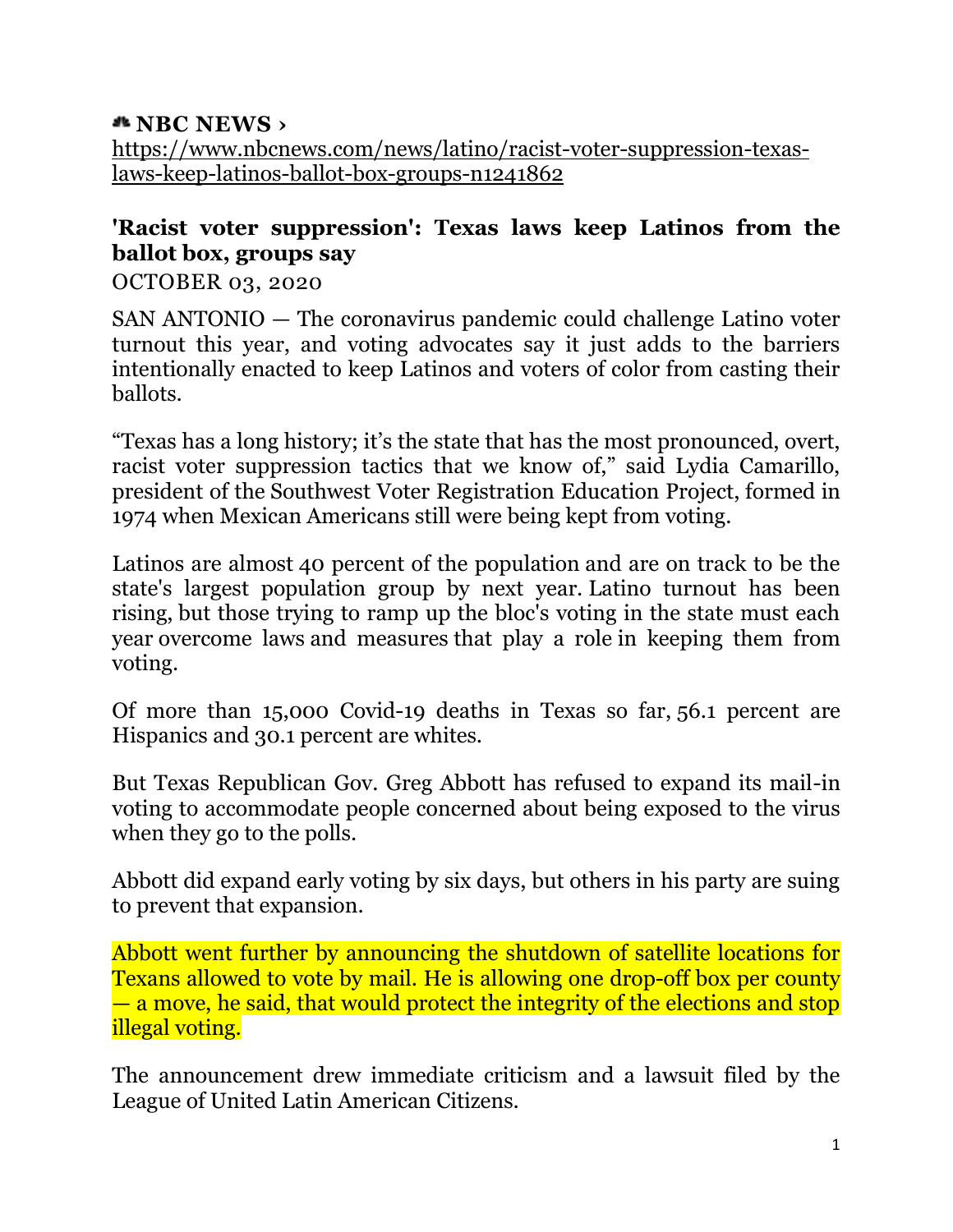The governor's decision will have a big impact in Texas' large urban counties, where Democrats have been winning, including in Harris County, the nation's third most populous county.

Harris County Judge Lina Hidalgo slammed the governor's decision, noting that the county for which she serves as the chief elected official is bigger than the state of Rhode Island. "This isn't security, it's suppression," she said in a tweet.

Harris County is bigger than the state of Rhode Island, and we're supposed to have 1 site? This isn't security, it's suppression. Mail ballot voters shouldn't have to drive 30 miles to drop off their ballot, or rely on a mail system that's facing cutbacks.

If Texas wanted to facilitate broad participation, it would ensure remote and early voting were widely available, along with multiple, convenient and broadly available polling places, said Thomas Saenz, president and general counsel for Mexican American Legal Defense and Educational Fund.

"That is not what Texas is doing," Saenz said. "That's for a reason. Texas authorities know they are suppressing the vote."

Texas' history of disenfranchising voters — from holding whites-only primaries, to barring people from voting based on whether they speak English, to outright intimidation and closing voting locations in minority locations — was so notorious that for years the state had to get Department of Justice approval for any election changes under Section 5 of the Voting Rights Act.

There's no question that Latinos' youth and the population's disparities in education and income are factors in voter turnout. Younger people are less likely to show up at the polls. Voters who do, often are more educated and have higher incomes, Saenz said.

But Texas Latinos' voter registration is lower than that of Hispanics in other parts of the country, so demography and disparities aren't the only explanation. "Given Texas' history, you have to believe some of that is obviously linked to race," he said.

In 2013, the Supreme Court gutted the Voting Rights Act, and within hours, Texas imposed a strict Voter ID law. As an example, [it allows only certain](https://www.sos.state.tx.us/elections/forms/id/poster-11x17-aw-voter.pdf)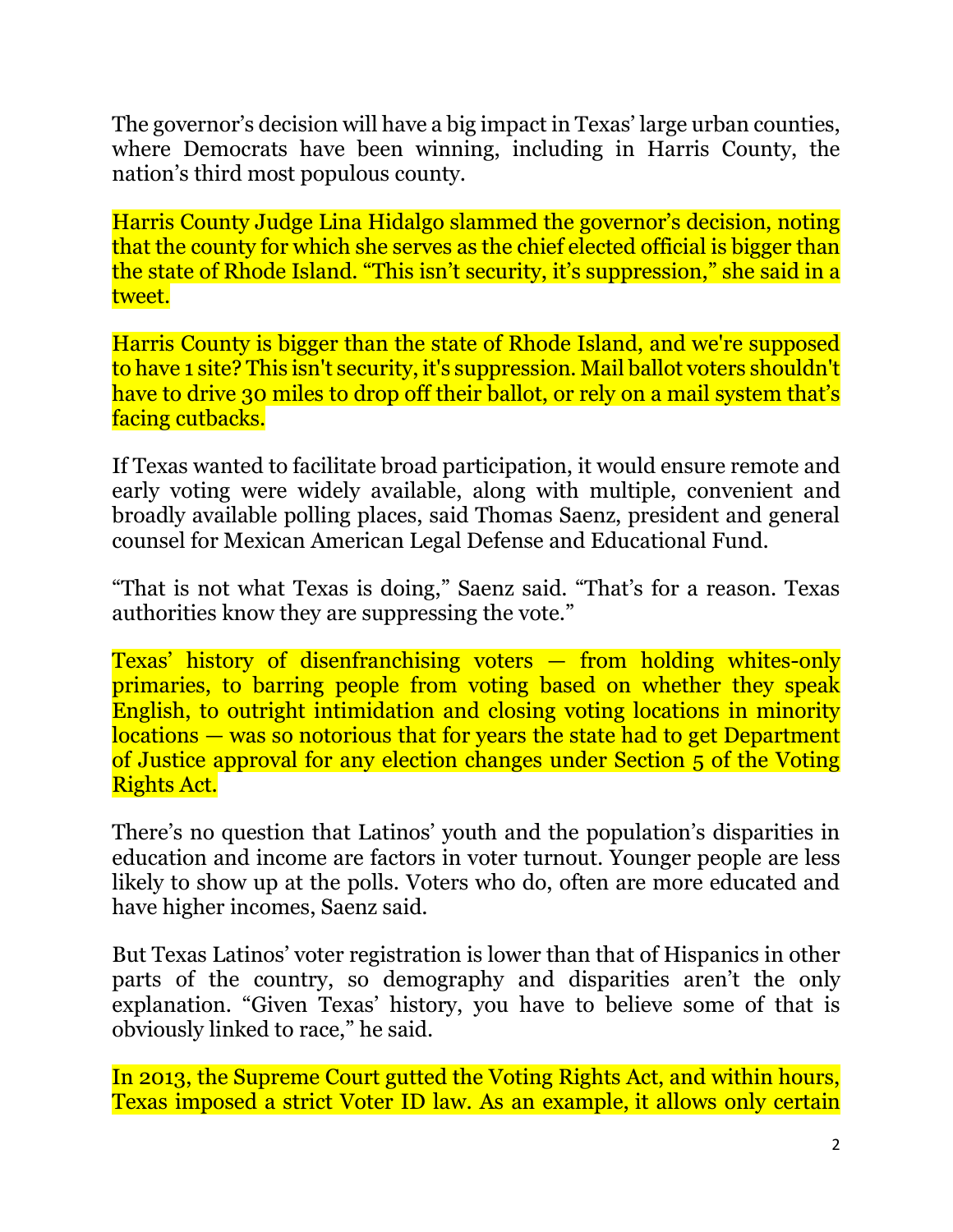forms of  $ID$  — such as a gun permit — but not a college identification card, which is what many young voters have. An early version of the law was found to deliberately discriminate against Blacks and Latinos.

"For 144 years, Texas has perfected the science of suppressing voters at the ballot box," Beto O'Rourke, a former presidential candidate and former congressman, said in a recent virtual Democratic event. Its preference for gun permits over college IDs is part of an "infrastructure of suppression," he said.

Without the federal government oversight, the state became a national leader in [reductions of polling sites,](http://civilrightsdocs.info/pdf/reports/2016/poll-closure-report-web.pdf) according to a study by The Leadership Conference Education Fund.

Last year, the state tried to purge its rolls of tens of thousands of voters based on flawed Texas drivers' license data. The attempted purging followed a year in which [Latinos had doubled their turnout](https://www.nbcnews.com/news/latino/youth-latino-mobilization-paid-midterms-now-groups-gear-2020-n934516) at the polls. Although the state was stopped, the tactic may have terrorized some voters fearful of doing the wrong thing into skipping voting, Saenz said.

After Monday, Oct. 5, it will be too late to register to vote in Texas.

The state has one of the earliest deadlines for registering — while it also spurns online registration. Federal law requires states to allow people to register to vote when they apply for a driver's license. The state finally began to [comply](https://www.texastribune.org/2020/09/23/register-vote-online-texas/) [this week,](https://www.texastribune.org/2020/09/23/register-vote-online-texas/) after a federal judge ordered it. Texas now allows people who update or renew their licenses to also get on the voter rolls. Otherwise, people must fill in an application, print out the completed form and mail it in or drop it off.

Texas has also made it tough [to register voters,](https://www.thenation.com/article/archive/texass-voter-registration-laws-are-straight-out-of-the-jim-crow-playbook/) requiring people to be deputized by taking training and passing an exam. The person registering must be able to vote in Texas and can only register voters in the county where they are deputized, [for a limited time.](https://www.sos.state.tx.us/elections/pamphlets/deputy.shtml) There are 254 counties in Texas.

In 2017, the Republican-led Texas Legislature ended straight ticket voting when a person votes for all candidates of a single party by checking or clicking on one box.

It came as more Democrats were straight ticket voting. Democrats won a reinstatement of straight ticket voting, but a three-judge panel of the 5th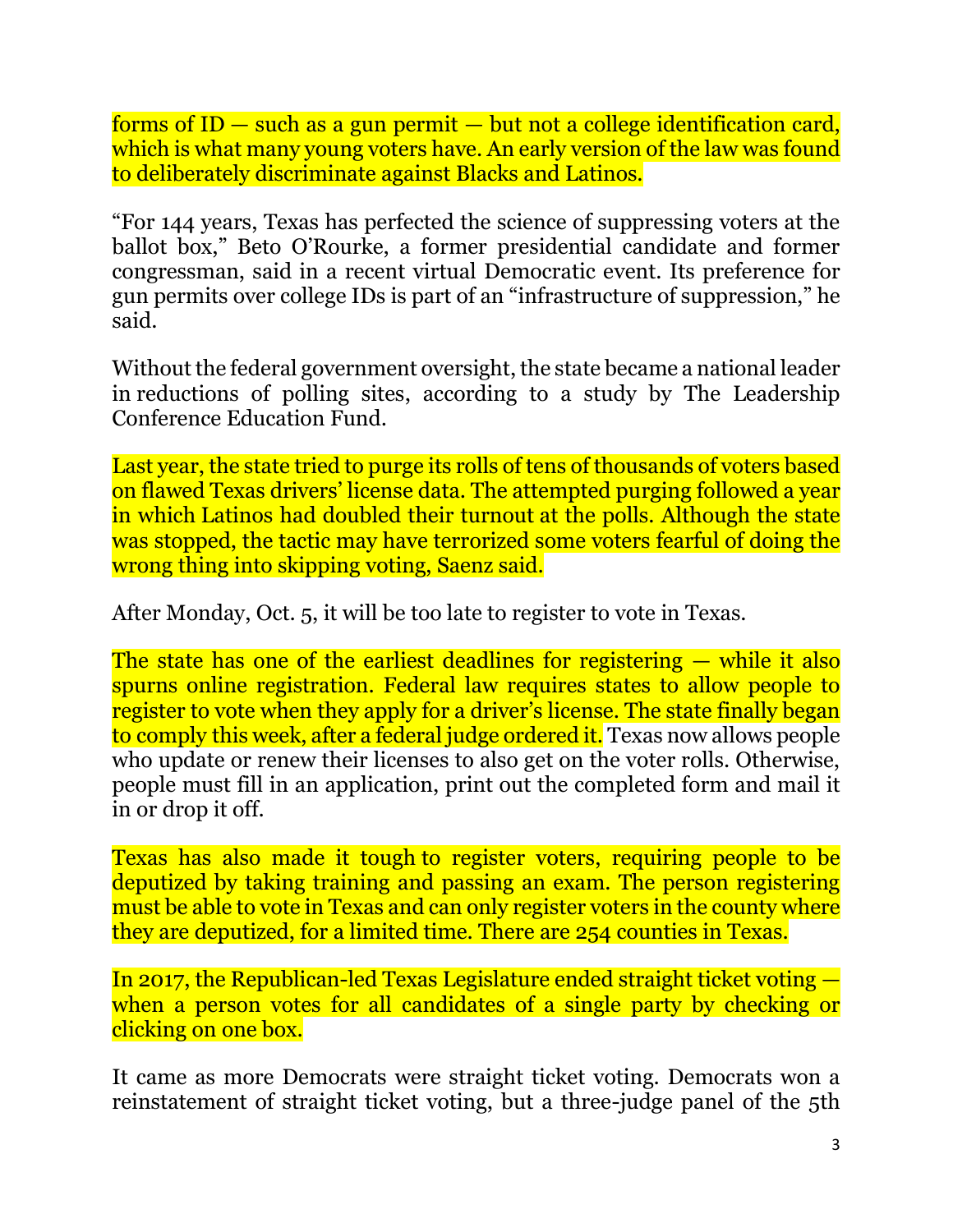Circuit Court of Appeals overturned the decision this week after Republicans appealed.

Jason Villalba, a former Republican state representative who formed the Texas Hispanic Policy Foundation, said his Republican colleagues in the Legislature never intentionally diminished or limited the ability of Latinos to vote.

But there was a big concern among Republicans that Democrats would "game the system" and "harvest votes" among constituencies that do not historically vote, are economically disadvantaged and are people of color, said Villalba, now an independent voter. He acknowledged "exceptional ignorance to our community" exists.

The nonprofit [Move Texas](https://movetexas.org/) has been working since January to register voters, especially young people of color. It has mailed out 400,000 applications with stamped return envelopes.

The pandemic stalled the work that involved going to campuses and other places with clipboards and registering people — and underscored how difficult it is to register in Texas, said Drew Galloway, Move Texas executive director.

"Voter suppression is alive and well and we've known this since Move Texas started in 2013. We really had to help young people overcome these barriers set up by the state," Galloway said. He said 41 percent of the state is under age 30 and 63 percent of that group are young people of color, mostly Latino.

Despite the tougher registration rules, Latino voting has grown simply because of numbers. Albert Morales, senior political director for Latino Decisions polling firm, said 730,000 Latino Texans have turned 18 since Hillary Clinton ran in 2016.

Camarillo's Southwest Voter Registration Education Project had planned to visit high school classrooms to register at least 140,000 students who will be old enough to vote by Election Day.

Texas law requires schools to offer registration twice in a school year, but Camarillo said compliance is not enforced. The closure of schools by the pandemic hurt Camarillo's plans and now the group is relying on principals encouraging students to reach out to her group.